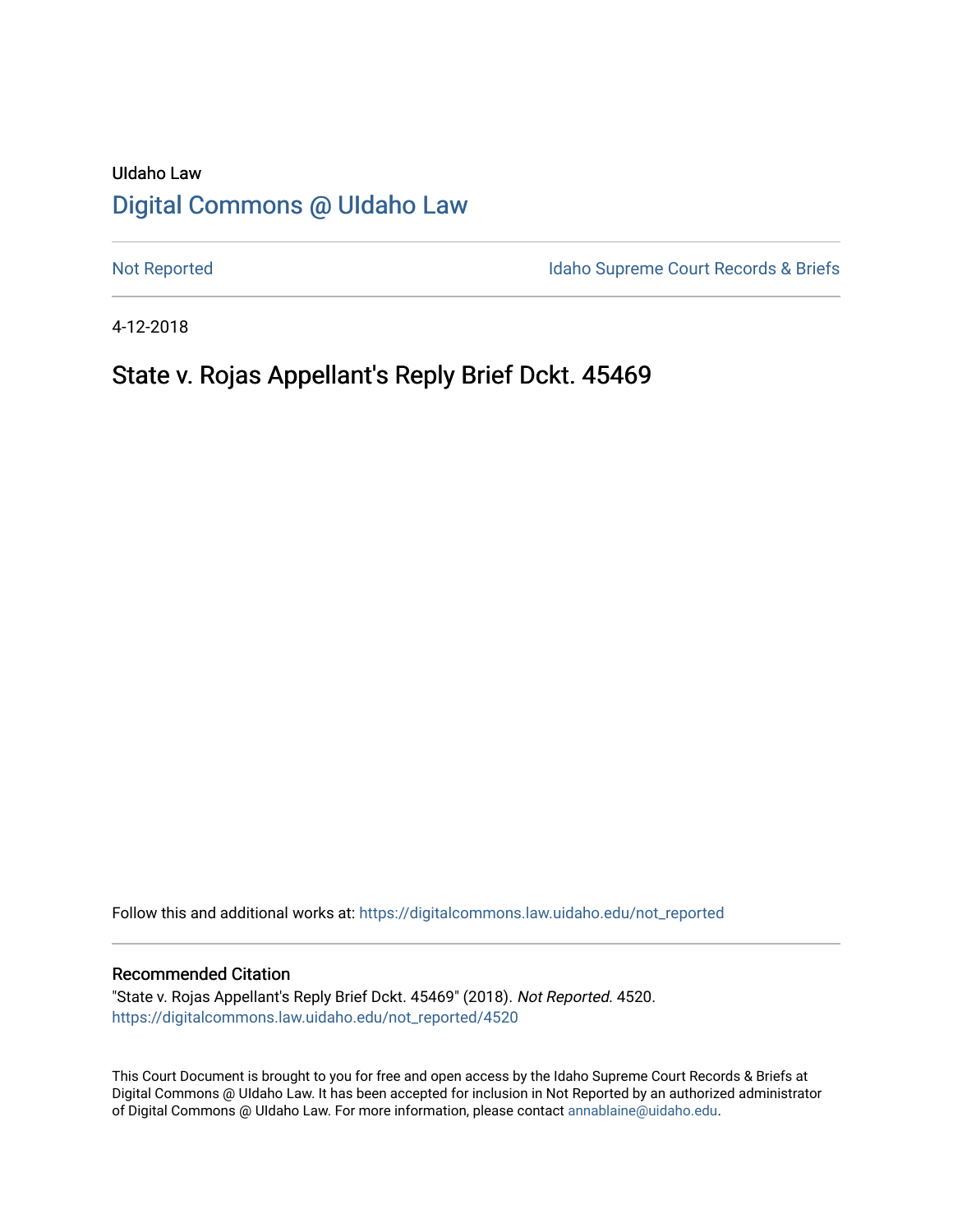ERIC D. FREDERICKSEN State Appellate Public Defender I.S.B. #6555

BEN P. MCGREEVY Deputy State Appellate Public Defender I.S.B. #8712 322 E. Front Street, Suite 570 Boise, Idaho 83702 Phone: (208) 334-2712 Fax: (208) 334-2985 E-mail: documents@sapd.state.id.us

#### IN THE SUPREME COURT OF THE STATE OF IDAHO

| STATE OF IDAHO,        |                             |
|------------------------|-----------------------------|
| Plaintiff-Respondent,  | NO. 45469                   |
| V.                     | ADA COUNTY NO. CR01-17-3803 |
| JONATHON DANIEL ROJAS, | APPELLANT'S REPLY BRIEF     |
| Defendant-Appellant.   |                             |
|                        |                             |

## STATEMENT OF THE CASE

## Nature of the Case

The district court denied Jonathon Daniel Rojas' Idaho Criminal Rule 35 ("Rule 35") motion for a reduction of sentence, even though Mr. Rojas requested a reduction of the fixed term of his sentence so he could start programming earlier. Mr. Rojas appealed, asserting the district court abused its discretion when it denied his Rule 35 motion, in view of the new and additional information presented with the motion on his desire to rehabilitate.

In its Respondent's Brief, the State argues Mr. Rojas did not establish an abuse of discretion, in part because he did not provide any new information in support of his Rule 35 motion. (*See* Resp. Br., pp.2-3.)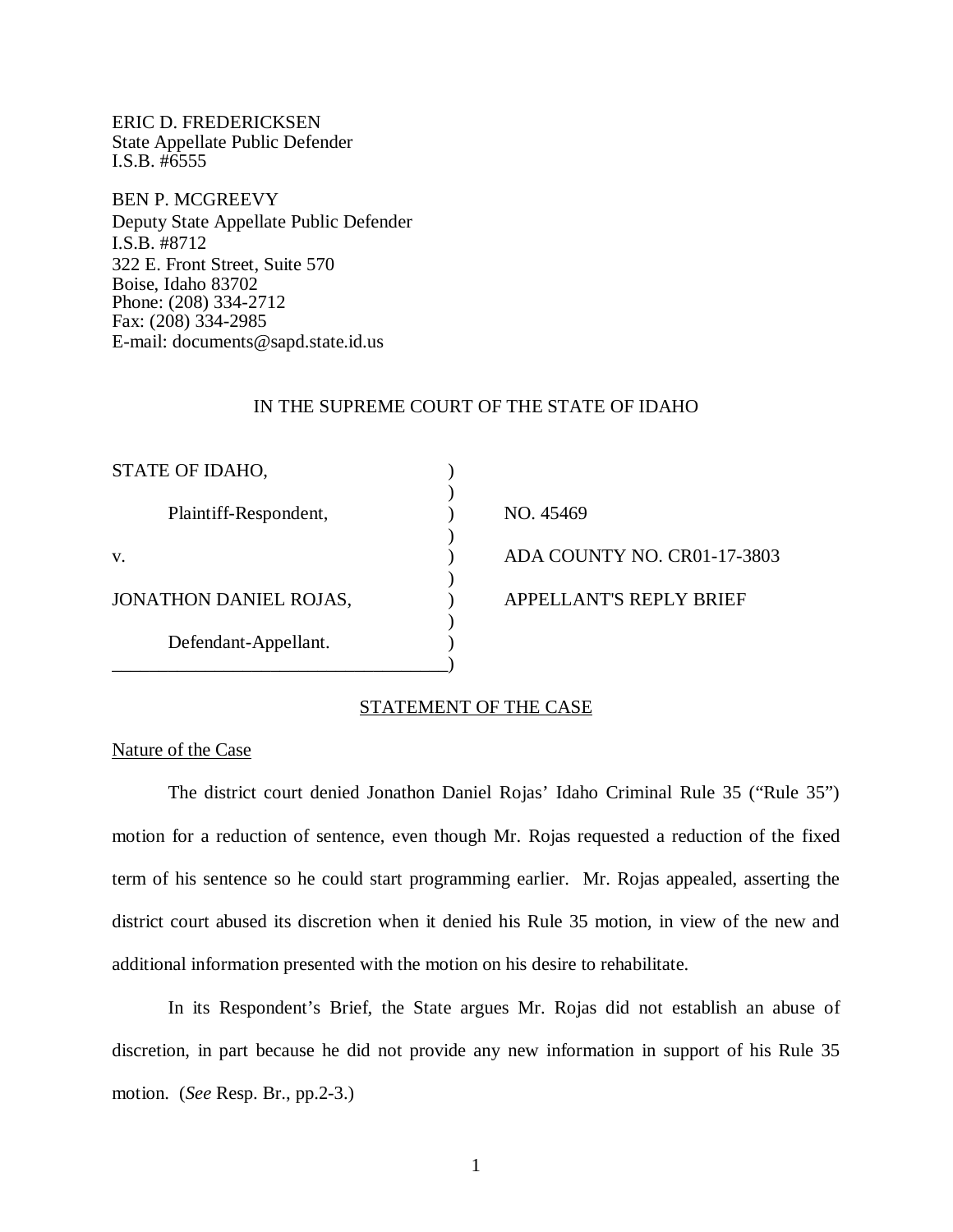This Reply Brief is necessary to address the State's contention that Mr. Rojas provided no new information in support of his Rule 35 motion. Mr. Rojas asserts that even if he had not provided any new information in support of his Rule 35 motion, he submitted additional information that provides a basis for this Court to find that the denial of the Rule 35 motion was an abuse of discretion. Mr. Rojas also challenges the State's general argument that he did not establish an abuse of discretion, and he relies on the arguments presented in his Appellant's Brief and will not repeat those arguments here.

#### Statement of the Facts and Course of Proceedings

The Statement of Facts and Course of Proceedings were previously articulated in Mr. Rojas' Appellant's Brief, and are incorporated herein by reference thereto.

#### **ISSUE**

Did the district court abuse its discretion when it denied Mr. Rojas' Idaho Criminal Rule 35 motion for a reduction of sentence, in light of the new and additional information presented in support of the motion on his desire to rehabilitate?

#### ARGUMENT

## The District Court Abused Its Discretion When It Denied Mr. Rojas' Idaho Criminal Rule 35 Motion For A Reduction Of Sentence, In View Of The New And Additional Information Presented With The Motion On His Desire To Rehabilitate

Mr. Rojas asserts the district court abused its discretion when it denied his Rule 35 motion for a reduction of sentence, in view of the new and additional information presented with the motion on his desire to rehabilitate.

The State argues Mr. Rojas' "desire to rehabilitate and immediately participate in prison programs was not new information before the district court." (Resp. Br., p.3.) Thus, the State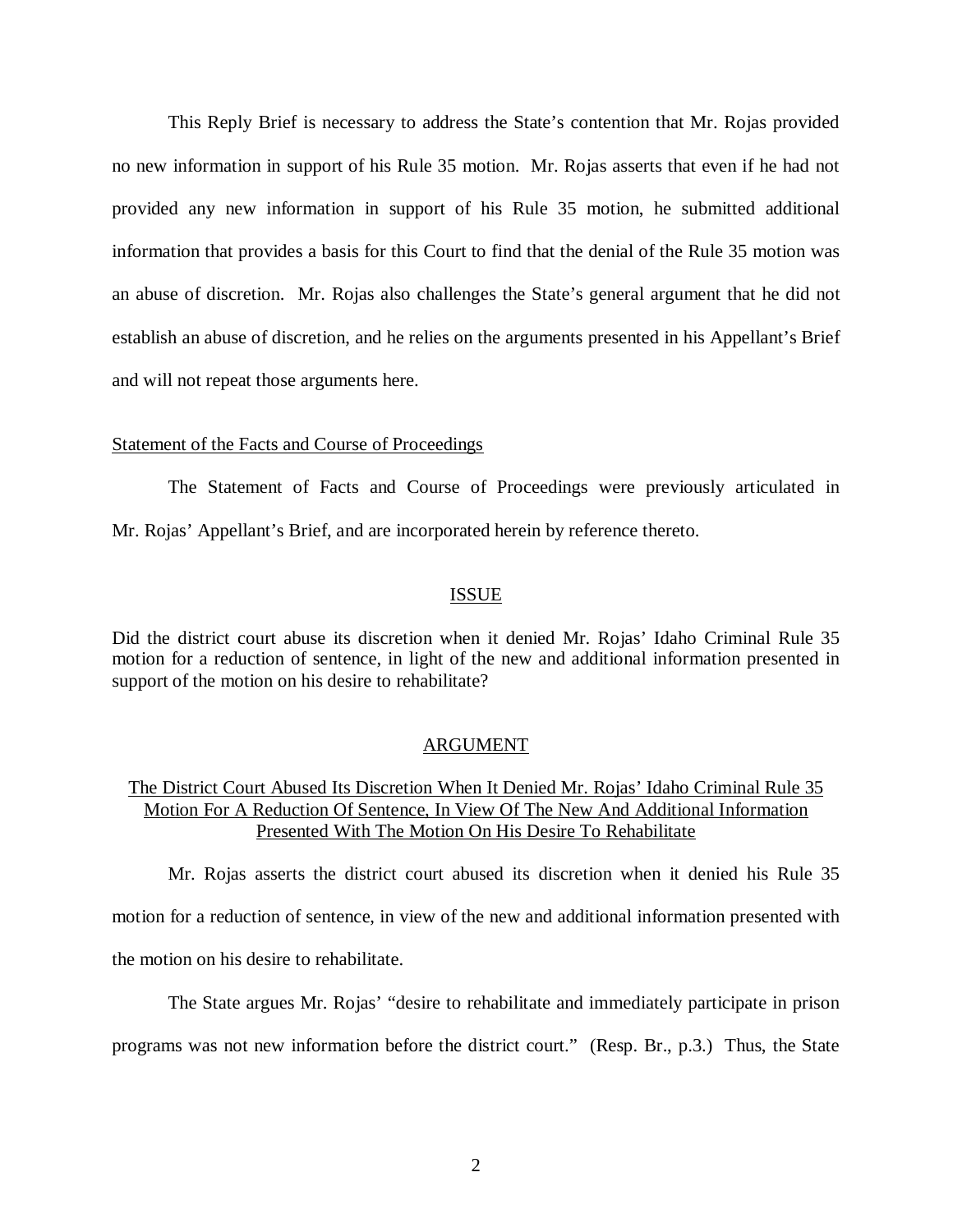contends Mr. Rojas did not show in the Rule 35 motion that his sentence was excessive, and did not establish any basis for reversal of the district court's denial of the motion. (Resp. Br., p.3.)

The Idaho Supreme Court has held that "[w]hen presenting a Rule 35 motion, the defendant must show that the sentence is excessive in light of new or additional information subsequently provided to the district court in support of the Rule 35 motion." *State v. Huffman*, 144 Idaho 201, 203 (2007). "An appeal from the denial of a Rule 35 motion cannot be used as a vehicle to review the underlying sentence absent the presentation of new information." *Id.*

Mr. Rojas asserts that, even assuming (without conceding) he did not provide any *new* information in support of his Rule 35 motion, he nonetheless has provided a basis for this Court to find that the denial of his Rule 35 motion was an abuse of discretion. At the least, the information presented in support of the Rule 35 motion on Mr. Rojas' desire to rehabilitate (*see generally* R., pp.105-11), was *additional* information as contemplated by *Huffman*.

Mr. Rojas submits the State is incorrect in arguing that "new information" serves as the only basis for reversal of the denial of a Rule 35 motion. As discussed above, "[w]hen presenting a Rule 35 motion, the defendant must show that the sentence is excessive in light of new or additional information subsequently provided to the district court in support of the Rule 35 motion." *Huffman*, 144 Idaho at 203. While the Idaho Supreme Court stated in *Huffman* that "[a]n appeal from the denial of a Rule 35 motion cannot be used as a vehicle to review the underlying sentence absent the presentation of new information," *id.*, the Court has indicated that additional information also serves as a basis for an appellate court to find that a denial of a Rule 35 motion was an abuse of discretion.

For example, in *State v. Adair*, 145 Idaho 514 (2008), the Idaho Supreme Court, citing *Huffman*, stated that, "absent the presentation of new evidence, an appeal from a Rule 35 motion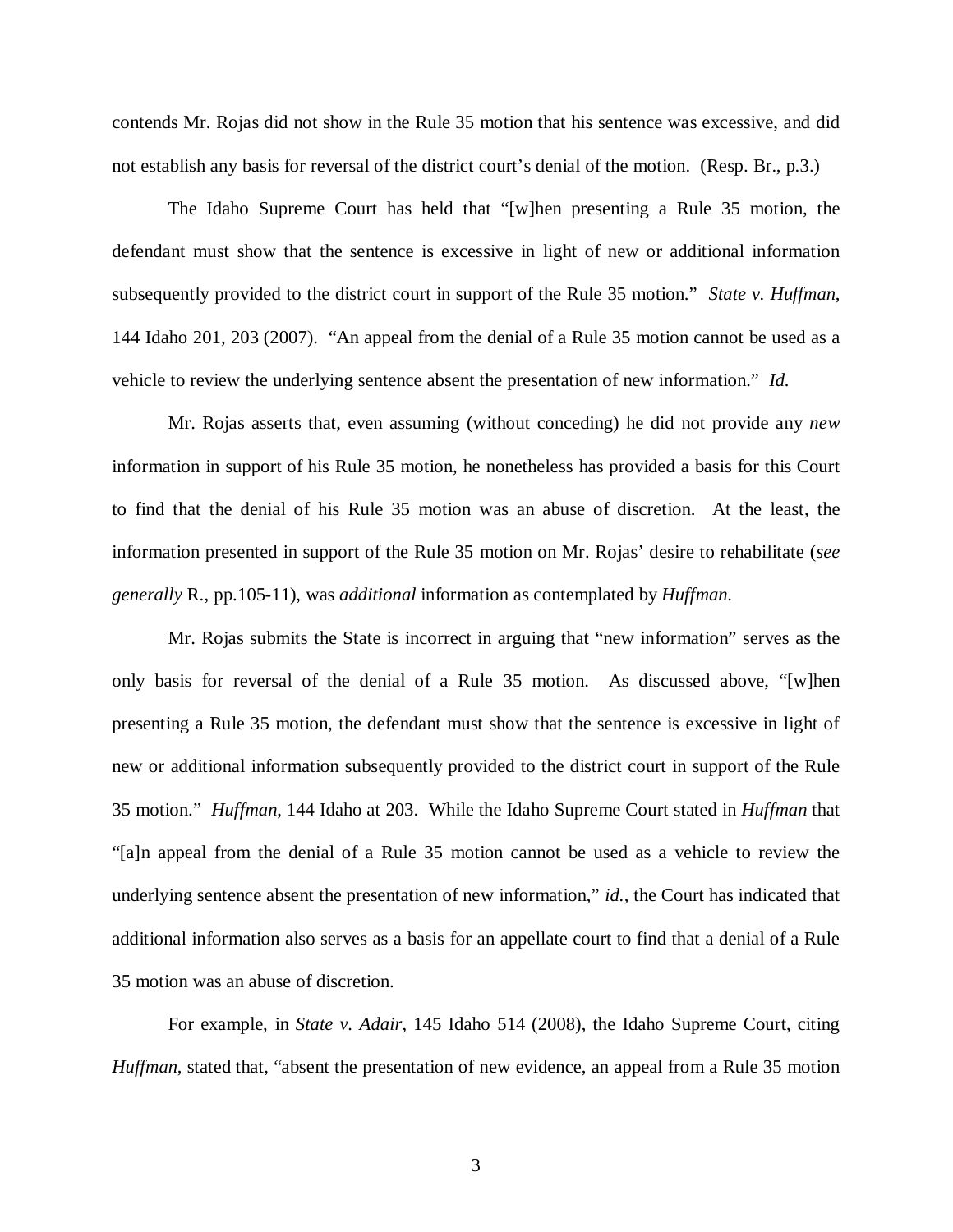merely asks this Court to review the underlying sentence. Without additional information being presented, there is no basis for this Court to find that the denial of the Rule 35 motion was an abuse of discretion." *Adair*, 145 Idaho at 517 (citation omitted). The *Adair* Court, because "[n]o additional information was provided to the trial court to indicate that the sentence was excessive," decided that "[t]he trial court operated without its discretion when it denied [the defendant's] Rule 35 motion for reduction of sentence." *Id.*

Because the Idaho Supreme Court in *Huffman* and *Adair* recognized "additional information" (alongside "new information") as a way to show that a sentence is excessive in support of a Rule 35 motion, *Huffman*, 144 Idaho at 203, *Adair*, 145 Idaho at 517, Mr. Rojas submits that additional information serves as a basis for an appellate court to find that a district court's denial of a Rule 35 motion was an abuse of discretion. Thus, because Mr. Rojas presented additional information in support of his Rule 35 motion, he has provided a basis for this Court to find that the denial of the motion was an abuse of discretion.

Mr. Rojas further submits the district court abused its discretion when it denied the Rule 35 motion, for the reasons contained in the Appellant's Brief and incorporated herein by reference thereto. (*See* App. Br., pp.5-7.)

### **CONCLUSION**

For the above reasons, as well as the reasons contained in the Appellant's Brief, Mr. Rojas respectfully requests that this Court reduce his sentence as it deems appropriate.

DATED this  $12<sup>th</sup>$  day of April, 2018.

 $\frac{1}{s}$  /s/ $\frac{1}{s}$ BEN P. MCGREEVY Deputy State Appellate Public Defender